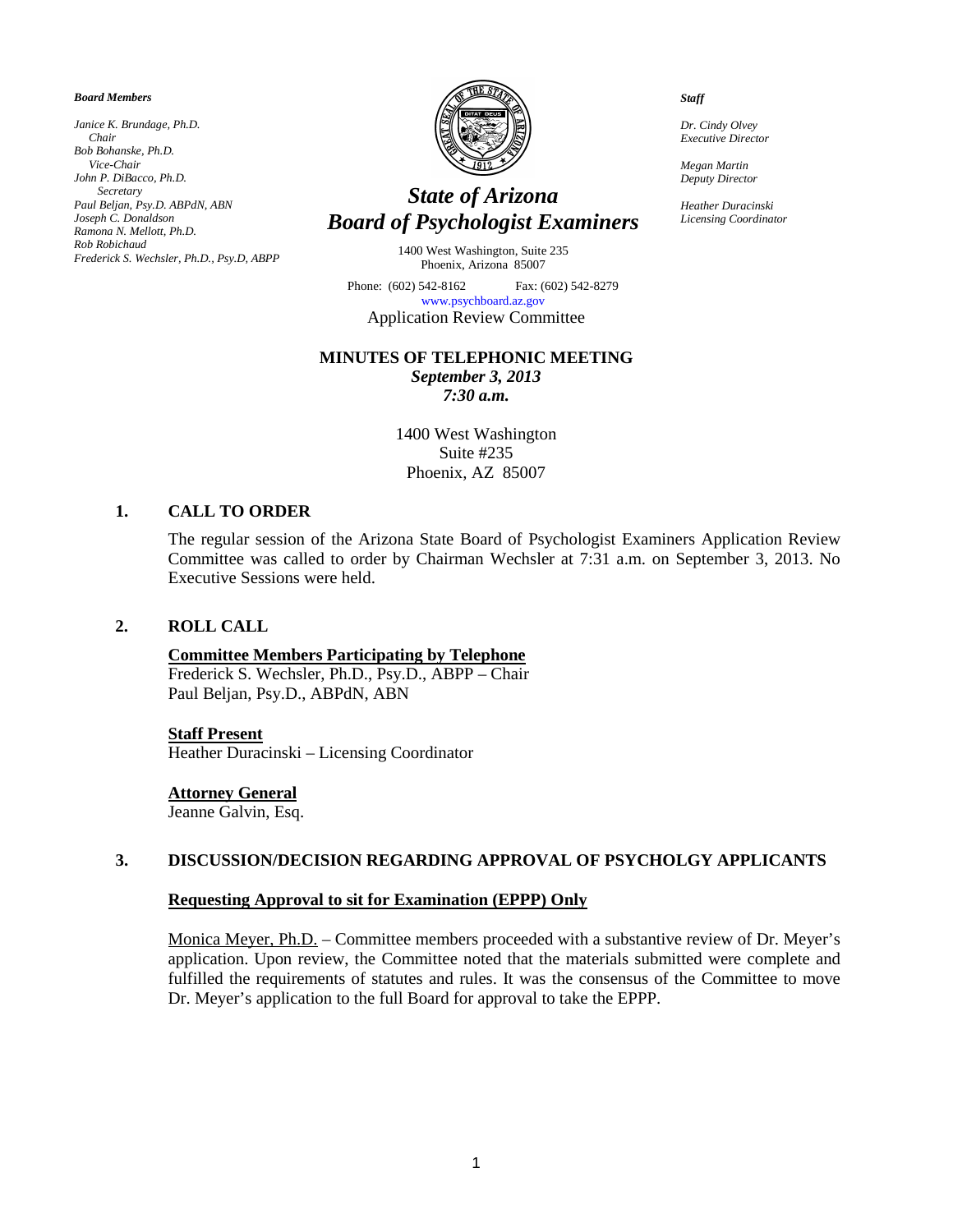Rhea Racaza, Psy.D. – Committee members proceeded with a substantive review of Dr. Racaza's reapplication. Upon review, the Committee noted that the materials submitted were complete and fulfilled the requirements of statutes and rules. It was the consensus of the Committee to move Dr. Racaza's reapplication to the full Board for approval to take the EPPP.

Dr. Beljan made a motion, seconded by Dr. Wechsler, to forward the applications of Monica Meyer, Ph.D. and Rhea Racaza, Psy.D., to the full Board for approval to sit for the EPPP. The motion carried (2- 0).

## **Requesting Approval to sit for Examination (EPPP) & Licensure**

ClaireMarie Clark, Ph.D. – Committee members proceeded with a substantive review of Dr. Clark's application and subsequent submission. Upon review of Dr. Clark's Core Program Requirements and syllabus, the Committee noted that "Prevention, Advocacy & Supervision" (Pres 6120) does not meet the statutory requirements for Scientific and Professional Ethics and Standards in Psychology. At this time Dr. Clark is 0.5 quarter hours short in meeting the ethics requirement. Pursuant to A.R.S. §32-2071(A)(4) and Arizona Administrative Code R4-26- 202(C), Dr. Clark has the option to provide evidence that her Comprehensive Exam included ethics to meet the statutory requirement.

Amy Jackson-Grossblat, Ph.D. **–** Committee members proceeded with a substantive review of Dr. Jackson-Grossblat's application and subsequent submission. Upon review, the Committee noted that the materials submitted were complete and fulfilled the requirements of statutes and rules. It was the consensus of the Committee to move Dr. Jackson-Grossblat's application to the full Board for approval to take the EPPP and licensure upon a passing score and payment of the prorated licensure fee.

Genomary Krigbaum, Psy.D. – Committee members proceeded with a substantive review of Dr. Krigbaum's reapplication. Upon review, the Committee noted that the materials submitted were complete and fulfilled the requirements of statutes and rules. It was the consensus of the Committee to move Dr. Krigbaum's reapplication to the full Board for approval to take the EPPP and licensure upon a passing score and payment of the pro-rated licensure fee.

Robert Mastikian, Psy.D. – Committee members proceeded with a substantive review of Dr. Mastikian's reapplication. Upon review, the Committee noted that the materials submitted were complete and fulfilled the requirements of statutes and rules. It was the consensus of the Committee to move Dr. Mastikian's reapplication to the full Board for approval to take the EPPP and licensure upon a passing score and payment of the pro-rated licensure fee.

Anne Murray, Ph.D. – Committee members proceeded with a substantive review of Dr. Murray's application. Upon review, the Committee noted that the materials submitted were complete and fulfilled the requirements of statutes and rules. It was the consensus of the Committee to move Dr. Murray's application to the full Board for approval to take the EPPP and licensure upon a passing score and payment of the pro-rated licensure fee.

Safrona Osbeck, Psy.D. – Committee members proceeded with a substantive review of Dr. Osbeck's application. Upon review, the Committee noted that the materials submitted were complete and fulfilled the requirements of statutes and rules. It was the consensus of the Committee to move Dr. Osbeck's application to the full Board for approval to take the EPPP and licensure upon a passing score and payment of the pro-rated licensure fee.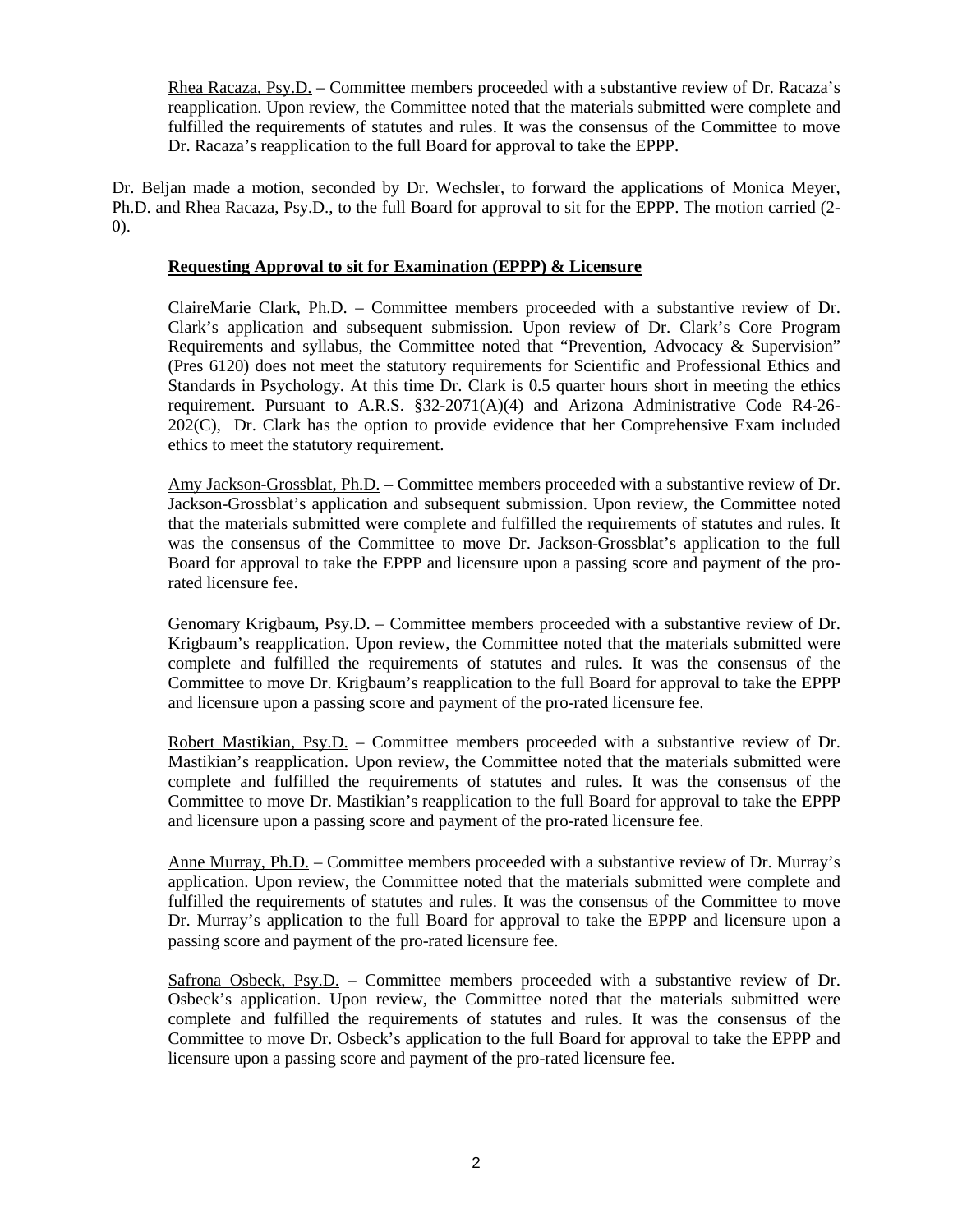Surabhi Patwardhan, Ph.D. – Committee members proceeded with a substantive review of Dr. Patwardhan's application and subsequent submission. Upon review, the Committee noted that the materials submitted were complete and fulfilled the requirements of statutes and rules. It was the consensus of the Committee to move Dr. Patwardhan's application to the full Board for approval to take the EPPP and licensure upon a passing score and payment of the pro-rated licensure fee.

Michael Pinnell, Psy.D. – Committee members proceeded with a substantive review of Dr. Pinnell's application. Upon review, the Committee noted that the materials submitted were complete and fulfilled the requirements of statutes and rules. It was the consensus of the Committee to move Dr. Pinnell's application to the full Board for approval to take the EPPP and licensure upon a passing score and payment of the pro-rated licensure fee.

Lee Ann Rosckowff, Psy.D. – Committee members proceeded with a substantive review of Dr. Rosckowff's reapplication. Upon review, the Committee noted that the materials submitted were complete and fulfilled the requirements of statutes and rules. It was the consensus of the Committee to move Dr. Rosckowff's reapplication to the full Board for approval to take the EPPP and licensure upon a passing score and payment of the pro-rated licensure fee.

William Shunkamolah, Ph.D. – Committee members proceeded with a substantive review of Dr. Shunkamolah's application. Upon review of Dr. Shunkamolah's Postdoctoral Professional Psychology Experience Verification form from San Carlos Apache Tribe Wellness Center, the Committee noted that his supervisor, Patricia Hamrick, Psy.D., indicated that Dr. Shunkamolah completed a total of 1,290.5 postdoctoral experience hours. Upon reviewing Dr. Hamrick's subsequent calculations, it was noted that Dr. Shunkamolah accumulated a total of 357.75 hours of direct client contact hours. At this time, Dr. Shunkamolah is deficient in the total number of direct client contact hours for his postdoctoral professional psychology experience which does not meet the statutory requirements of A.R.S.  $\S$  32-2071(G)(5). Additionally, the Committee noted that Dr. Shunkamolah worked 40 hours per week for a total of 36 weeks which totals 1,440 hours, although his supervisor indicated that Dr. Shunkamolah worked a total of 1,290.5 hours.

Sarah Skoch, Psy.D. – Committee members proceeded with a substantive review of Dr. Skoch's application. Upon review, the Committee noted that the materials submitted were complete and fulfilled the requirements of statutes and rules. It was the consensus of the Committee to move Dr. Skoch's application to the full Board for approval to take the EPPP and licensure upon a passing score and payment of the pro-rated licensure fee.

Vickie Spitzer, Psy.D. – Committee members proceeded with a substantive review of Dr. Spitzer's application and subsequent submission. Upon review, the Committee noted that the materials submitted were complete and fulfilled the requirements of statutes and rules. It was the consensus of the Committee to move Dr. Spitzer's application to the full Board for approval to take the EPPP and licensure upon a passing score and payment of the pro-rated licensure fee.

Christopher Wenner, Ph.D. – Committee members proceeded with a substantive review of Dr. Wenner's application. Upon review of Dr. Wenner's Supervised Preinternship Experience Verification form from the University of Arizona, Fred G. Acosta Job Corps, the Committee noted that his secondary supervisor's, W. Jake Jacobs, title is "Research Supervisor" which does not meet the statutory requirement of A.R.S. §32-2071(E)(4)(D). Additionally, the Committee noted that Dr. Wenner listed his title as "Therapist" during all of his preinternship experiences. Furthermore, the Committee noted that Dr. Wenner did not list the practicum term/class number/title on any of his preinternship experiences.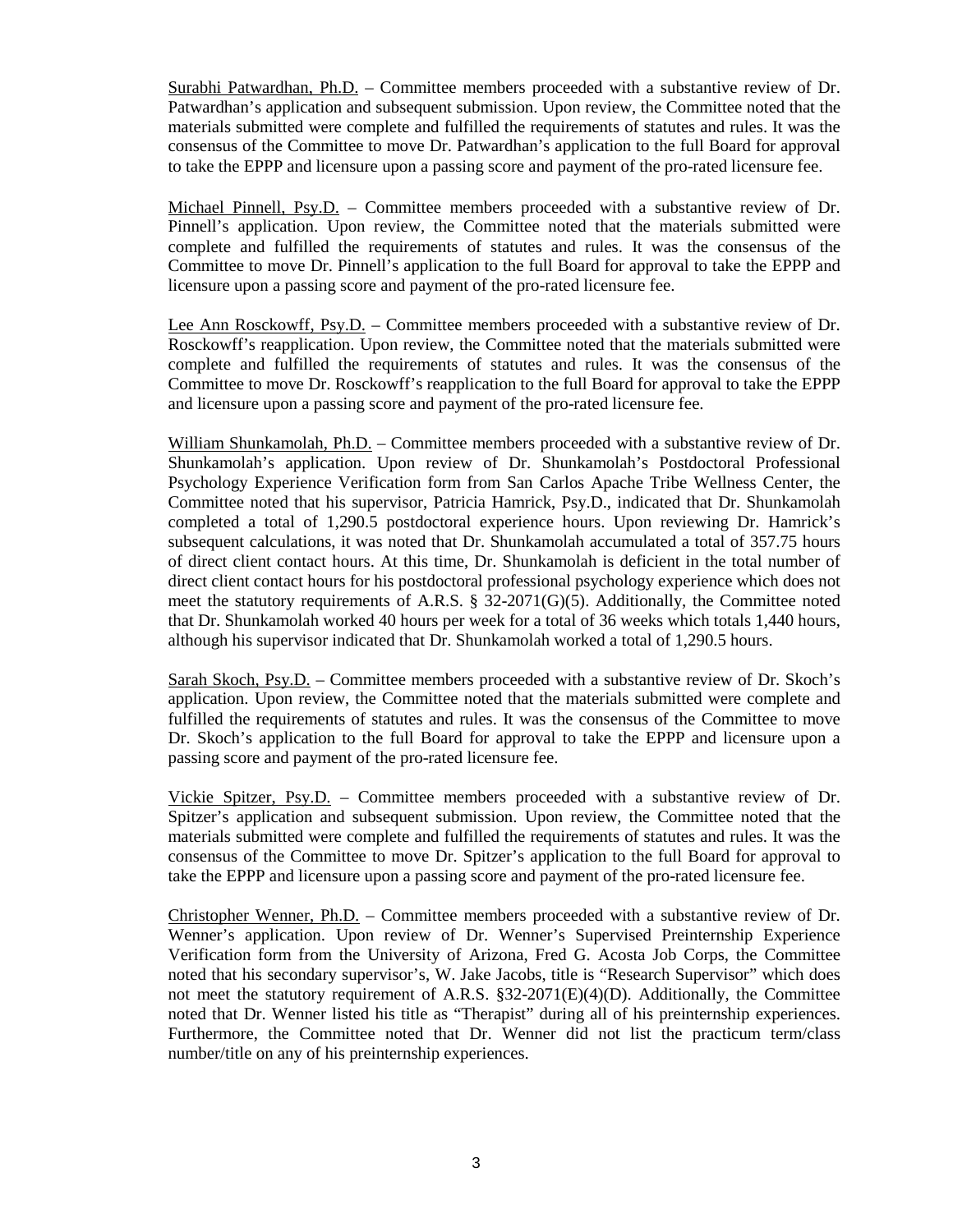At this time, the Committee is requesting clarification as to whether Dr. Wenner's secondary supervisor, W. Jake Jacobs, holds a psychology or mental health license. Additionally, the Committee is requesting clarification as to whether Dr. Wenner was an employee or practicum student during his preinternship experiences. Furthermore, the Committee is requesting that Dr. Wenner provide the practicum term/class number/title for each of his preinternship experiences.

Charles Williams, Ph.D. – Committee members proceeded with a substantive review of Dr. William's application and subsequent submission. Upon review, the Committee noted that the materials submitted were complete and fulfilled the requirements of statutes and rules. It was the consensus of the Committee to move Dr. Williams's application to the full Board for approval to take the EPPP and licensure upon a passing score and payment of the pro-rated licensure fee.

Dr. Beljan made a motion, seconded by Dr. Wechsler, to forward the applications of Amy Jackson-Grossblat, Ph.D., Genomary Krigbaum, Psy.D., Robert Mastikian, Psy.D., Anne Murray, Ph.D., Safrona Osbeck, Psy.D., Surabhi Patwardhan, Ph.D., Michael Pinnell, Psy.D., Lee Ann Rosckowff, Psy.D., Sarah Skoch, Ph.D., Vickie Spitzer, Psy.D. and Charles Williams, Ph.D. to the full Board for review and approval to take the EPPP and licensure upon a passing score and payment of the pro-rated licensure fee, to issue RAID letters to William Shunkamolah, Ph.D., and Christopher Wenner, Ph.D., and a SRAID letter to ClaireMarie Clark, Ph.D., regarding the deficiencies discussed in their applications. The motion carried (2-0).

#### **Requesting Approval of Licensure by Waiver**

Sonya Bettendorf, Ph.D. **–** Committee members proceeded with a substantive review of Dr. Bettendorf's application. Upon review, the Committee noted that the materials submitted were complete and fulfilled the requirements of statutes and rules. It was the consensus of the Committee to move Dr. Bettendorf's application to the full Board for review and approval of licensure upon receipt of the pro-rated licensure fee.

Staci Davis, Psy.D. **–** Committee members proceeded with a substantive review of Dr. Davis' application. The Committee reviewed Dr. Davis' request to accept documentation of her supervision hours from the State Education Department in New York as well as her explanation as to why she is unable to contact her supervisors for her supervised experience. The Committee expressed concern that all of Dr. Davis' supervisors are unavailable. The Committee has requested that Dr. Davis make an effort in contacting all of her supervisors and submitting the Board's verification forms. Additionally, upon review of page 2, question #2 of Dr. Davis' Certification of Professional Education form she listed her degree as a Ph.D. Upon review of Dr. Davis' Supervised Psychology Internship form from Baruch College Counseling Center, her supervisor, Caroline Kasnakian, Psy.D., indicated that Dr. Davis received a total of 1,920 hours of experience. Dr. Kasnakian's subsequent calculations indicate that Dr. Davis worked 40 hours a week from 9/1/04 – 8/31/05 and received one hour of individual face-to-face supervision per week which does not meet the statutory requirement of  $\&A.R.S. 32-2071(F)(6)$ . At this time, the Committee is requesting additional information that Dr. Davis received one hour of face-to-face, individual supervision for each twenty hours of experience during her internship. Upon review of Dr. Davis' Postdoctoral Professional Psychology Experience form from Manhattanville College, the Committee noted that her supervisor, Pamela Duncan, Ph.D., indicated that Dr. Davis received a total of 2,016 hours of experience. Dr. Duncan's subsequent calculations indicate that Dr. Davis worked 40 hours a week from  $1/17/06 - 4/6/07$  and received one hour of individual face-to-face supervision per week which does not meet the statutory requirement of §A.R.S. 32-  $2071(G)(5)$ . At this time, the Committee is requesting additional information that Dr. Davis received one hour of face-to-face, individual supervision for each twenty hours of experience during her postdoc.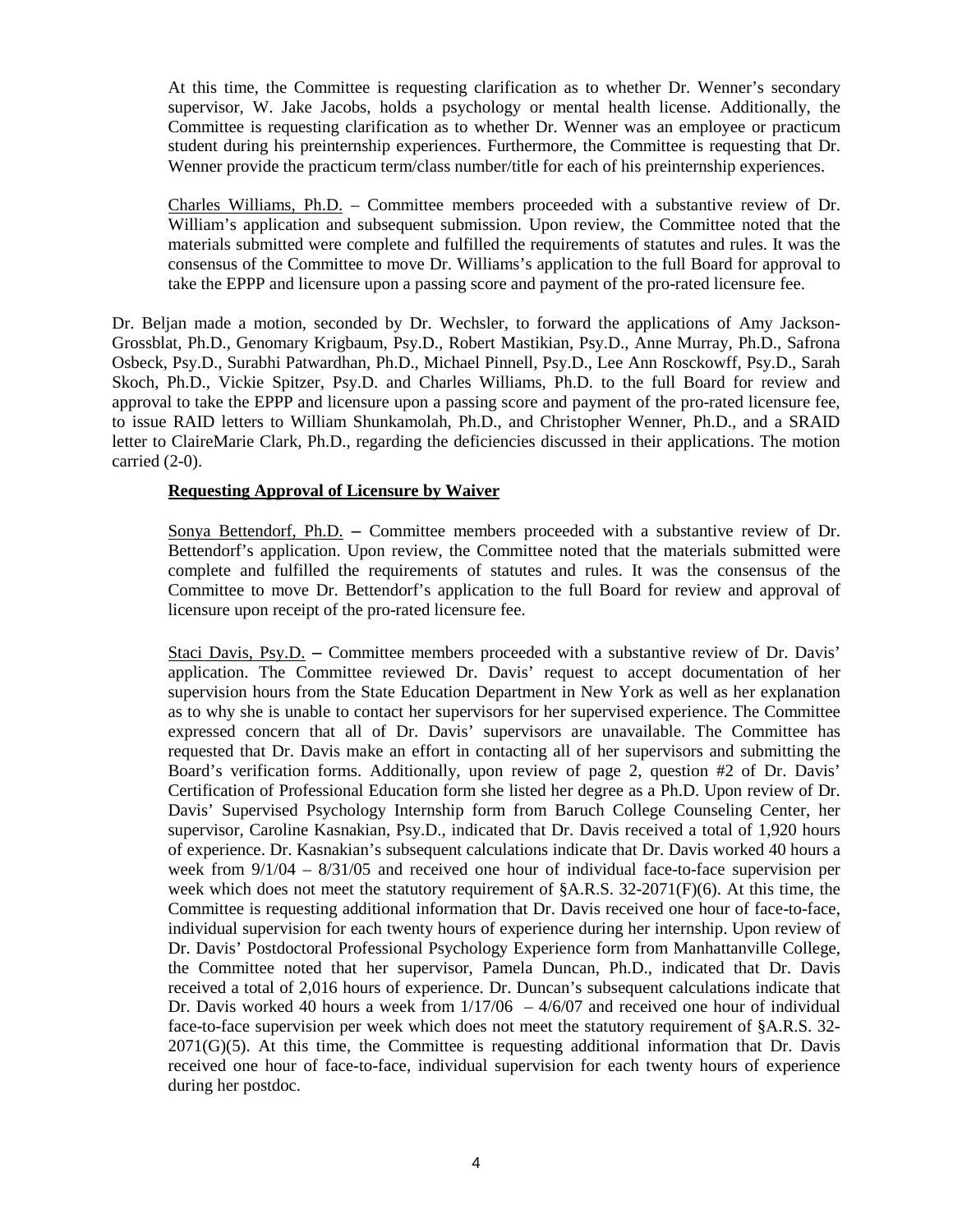Jamee Nicoletti, Ph.D. **–** Committee members proceeded with a substantive review of Dr. Nicoletti's application. Upon review, the Committee noted that her course work for Cognitive and Affective Basis of Behavior may not meet the statutory requirement of A.R.S. §32-2071(A)(4). It was the consensus of the Committee to move Dr. Nicoletti's application to the full Board for further review and possible denial.

Simone Overman-Starkman, Psy.D. **–** Committee members proceeded with a substantive review of Dr. Overman-Starkman's application. Upon review, the Committee noted that the materials submitted were complete and fulfilled the requirements of statutes and rules. It was the consensus of the Committee to move Dr. Overman-Starkman's application to the full Board for review and approval of licensure upon receipt of the pro-rated licensure fee.

Dana Princiotta, PhD. **–** Committee members proceeded with a substantive review of Dr. Princiotta's application. Upon review, the Committee noted that the materials submitted were complete and fulfilled the requirements of statutes and rules. It was the consensus of the Committee to move Dr. Princiotta's application to the full Board for review and approval of licensure upon receipt of the pro-rated licensure fee.

Dr. Beljan made a motion, seconded by Dr. Wechsler, to forward the applications of Sonya Bettendorf, PhD., Simone Overman-Starkman, Psy.D. and Dana Princiotta, Ph.D. to the full Board for review and approval of licensure upon receipt of the pro-rated licensure fee, to issue a RAID letter to Staci Davis, Psy.D., regarding the deficiency discussed in her application and to forward Jamee Nicoletti, Ph.D. to the full Board for further review and possible denial. The motion carried (2-0).

# **Requesting Approval of Supervised Professional Experience Hours and Licensure**

Adrian Fletcher, Psy.D. - Committee members proceeded with a substantive review of Dr. Fletcher's application. Upon review, the Committee noted that the materials submitted were complete and fulfilled the requirements of statutes and rules. It was the consensus of the Committee to move Dr. Fletcher's application to the full Board for review and approval of licensure upon receipt of the pro-rated licensure fee.

Farrah Hauke, Psy.D. - Committee members proceeded with a substantive review of Dr. Hauke's application and subsequent submission. Upon review, the Committee noted that the materials submitted were complete and fulfilled the requirements of statutes and rules. It was the consensus of the Committee to move Dr. Hauke's application to the full Board for review and approval of licensure upon receipt of the pro-rated licensure fee.

Dr. Beljan made a motion, seconded by Dr. Wechsler, to forward the applications of Adrian Fletcher, Psy.D., and Farrah Hauke, Psy.D., to the full Board for review and approval of licensure upon receipt of the pro-rated licensure fee. The motion carried (2-0).

# **4. DISCUSSION, CONSIDERATION, AND POSSIBLE ACTION REGARDING RECOMMENDATION TO THE BOARD PERTAINING TO APPROVAL OF BEHAVIOR ANALYST APPLICANTS**

# **Requesting Approval of Licensure by Experience**

Travis Heth, M.A. - Committee members proceeded with a substantive review of Mr. Heth's application and subsequent submission. Upon review, the Committee noted that the materials